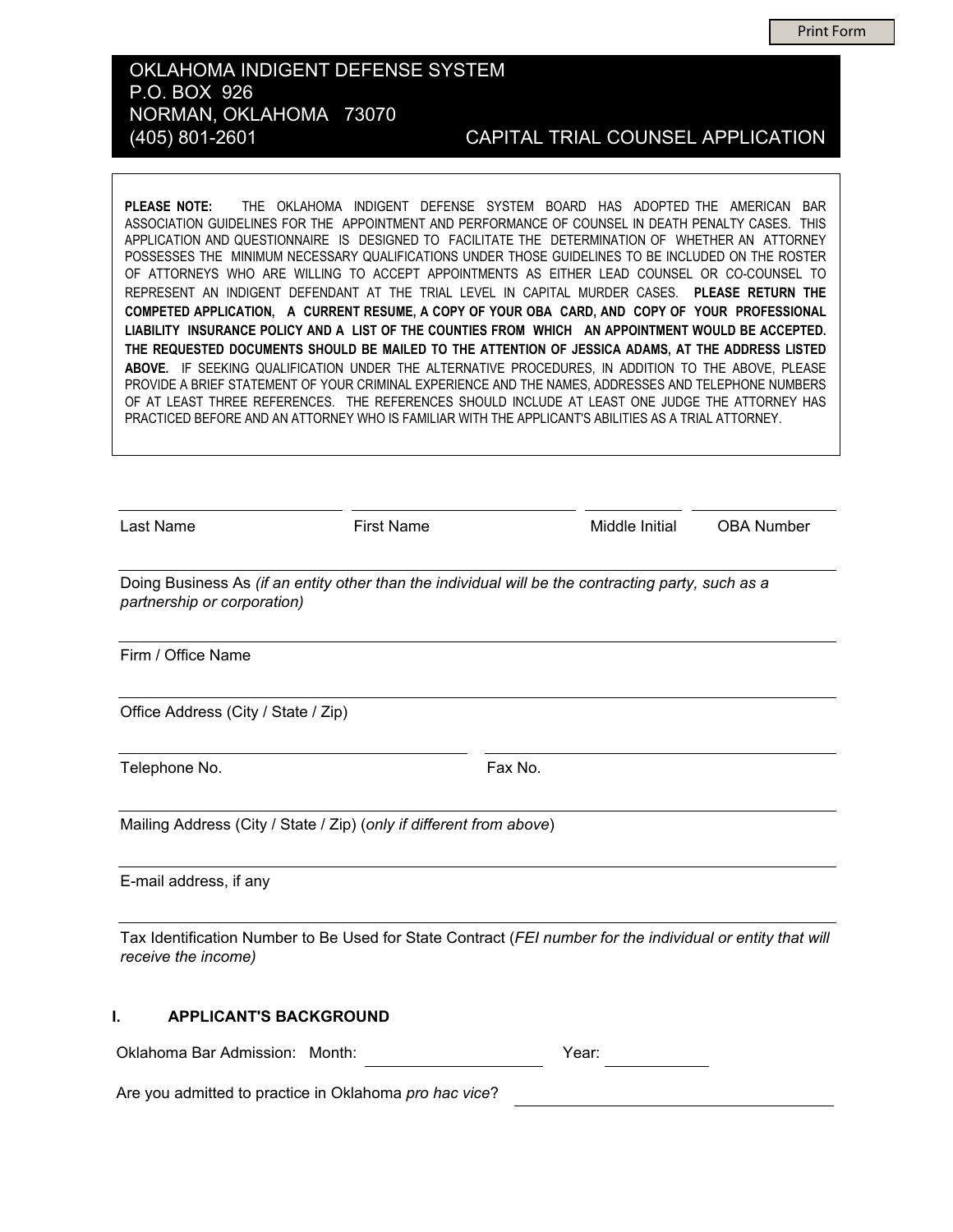the contract of the contract of the contract of the contract of the contract of

Other bar admissions and dates:

Fluency in languages other than English:

### II. **LEGAL EMPLOYMENT**

 $1<sub>1</sub>$ Current law position (indicate whether as a partner, associate, sole practitioner, etc.; also indicate if full-time or part-time)

 $2<sub>1</sub>$ General nature of current practice (e.g., criminal -- trial and/or appellate; civil litigation, corporate, gen. practice, etc.)

 $3<sub>1</sub>$ Indicate your legal experience during the last five (5) years, including part-time employment and clerkships. Provide the names, addresses and telephone numbers of employers, including judges, if any, and the dates of employment.

| <b>Employer</b>  |       |               |
|------------------|-------|---------------|
| Position         | Dates |               |
| Address          |       | $(From - To)$ |
| City, State, Zip | Phone |               |
| <b>Employer</b>  |       |               |
| Position         | Dates |               |
| Address          |       | $(From - To)$ |
| City, State, Zip | Phone |               |
| <b>Employer</b>  |       |               |
| Position         | Dates |               |
| Address          |       | $(From - To)$ |
| City, State, Zip | Phone |               |
| <b>Employer</b>  |       |               |
| Position         | Dates |               |
| Address          |       | $(From - To)$ |
| City, State, Zip | Phone |               |
| <b>Employer</b>  |       |               |
| Position         | Dates |               |
| Address          |       | $(From - To)$ |
| City, State, Zip | Phone |               |
|                  |       |               |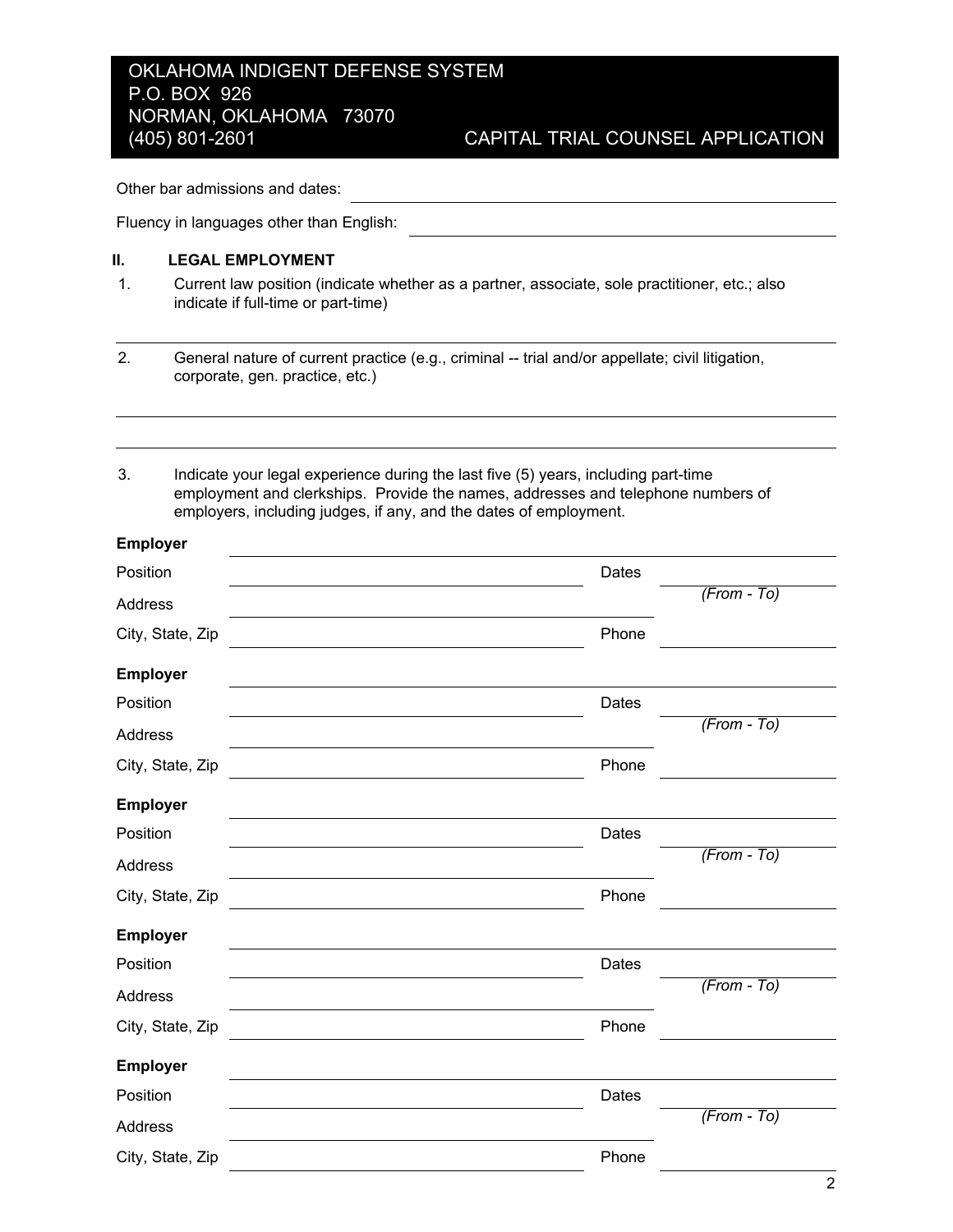- $4.$ Provide the names and telephone numbers of three references of persons who are familiar with your legal work (do not submit letters of recommendation):
- Have you ever contracted with OIDS to represent indigent defendants at trial or on appeal?  $5.$  $\Box$  No If yes, explain the circumstances.  $\Box$  Yes

### $III.$ **LITIGATION EXPERIENCE**

|  |  | Number of years of active criminal defense experience. |
|--|--|--------------------------------------------------------|
|  |  |                                                        |

- $2<sub>1</sub>$ Number of years of active criminal defense experience in Oklahoma.
- $3<sub>1</sub>$ During the last five (5) years, how many criminal cases have you handled as lead counsel at the trial level?

Of this number, how many were in State Court? Federal Court?

- 4. Estimate the percentage of your practice that you devoted to handling criminal cases for each of the five (5) preceding years.
	- % (Year 1)
	- % (Year 2)
	- % (Year 3)
	- % (Year 4)
	- % (Year 5)
- 5. Identify your five (5) most recent criminal trials. a)

| Name and Case Number | Court | Conviction/Sentence |
|----------------------|-------|---------------------|
| Name and Case Number | Court | Conviction/Sentence |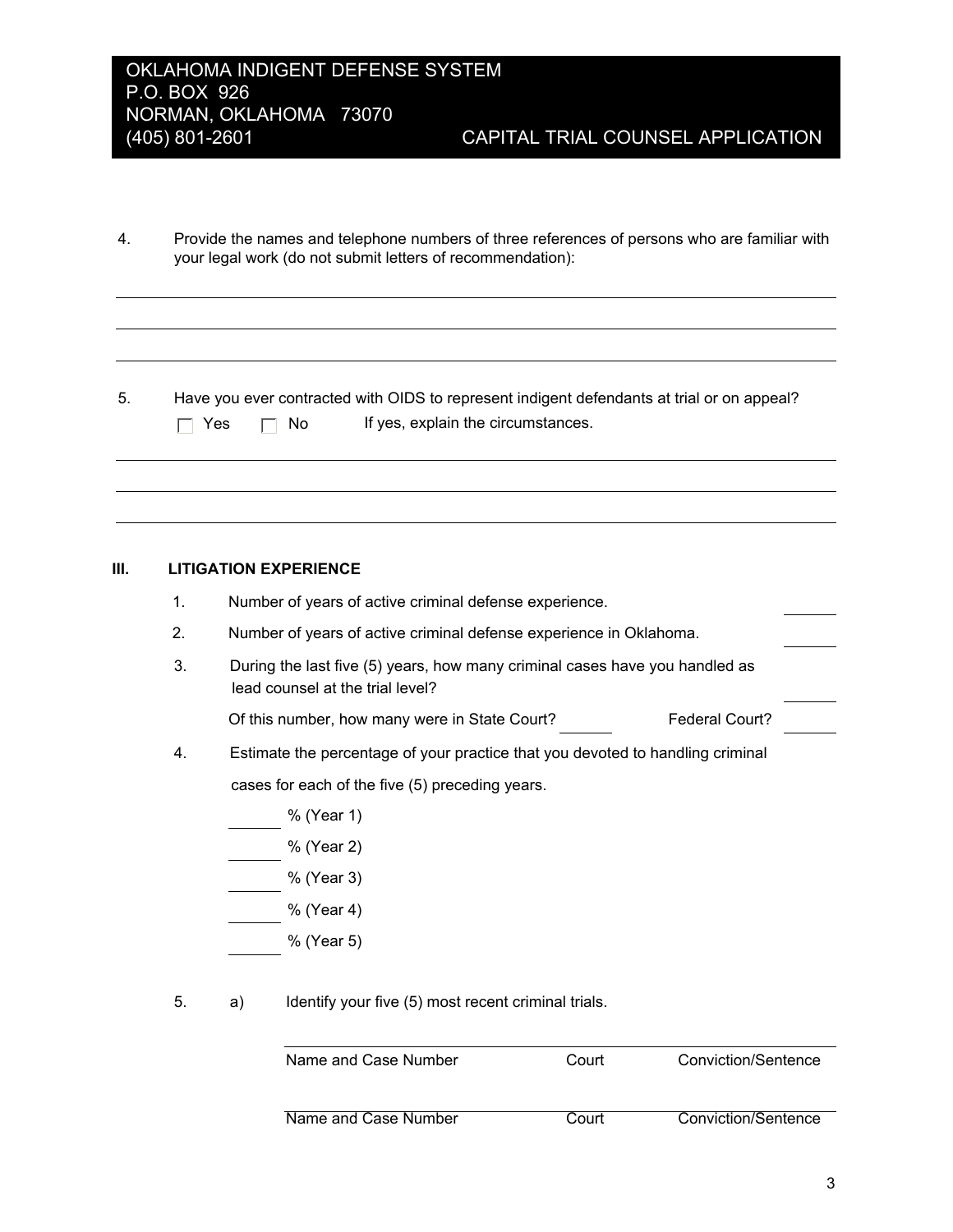| Name and Case Number | Court | Conviction/Sentence |
|----------------------|-------|---------------------|
| Name and Case Number | Court | Conviction/Sentence |
| Name and Case Number | Court | Conviction/Sentence |

- 6. Are you familiar with and experienced in the use of expert witnesses and evidence in psychiatric, forensic, and other fields?
- $7.$ During the last five (5) years, how many of each of the following types of experts/ witnesses have you consulted with and/or examined?

| <b>Ballistics Experts</b>     | <b>Police Officers</b>    |  |
|-------------------------------|---------------------------|--|
| OSBI / FBI / DEA / ATF Agents | Psychiatrists             |  |
| Chemists / Lab Technicians    | Psychologists             |  |
| <b>Fingerprint Experts</b>    | Serologists               |  |
| <b>Medical Examiners</b>      | <b>Undercover Agents</b>  |  |
| <b>Medical Experts</b>        | <b>DNA Experts</b>        |  |
| Social Workers                | <b>Mitigation Experts</b> |  |
| Other (please specify what)   |                           |  |

- $8.$ Are you familiar with both criminal practice and criminal procedure in Oklahoma courts?  $\Box$  Yes  $\Box$  No
- Do you feel that you can willingly demonstrate the necessary proficiency and 9. commitment which is appropriate to representation of an accused in a capital case?  $\Box$  Yes  $\Box$  No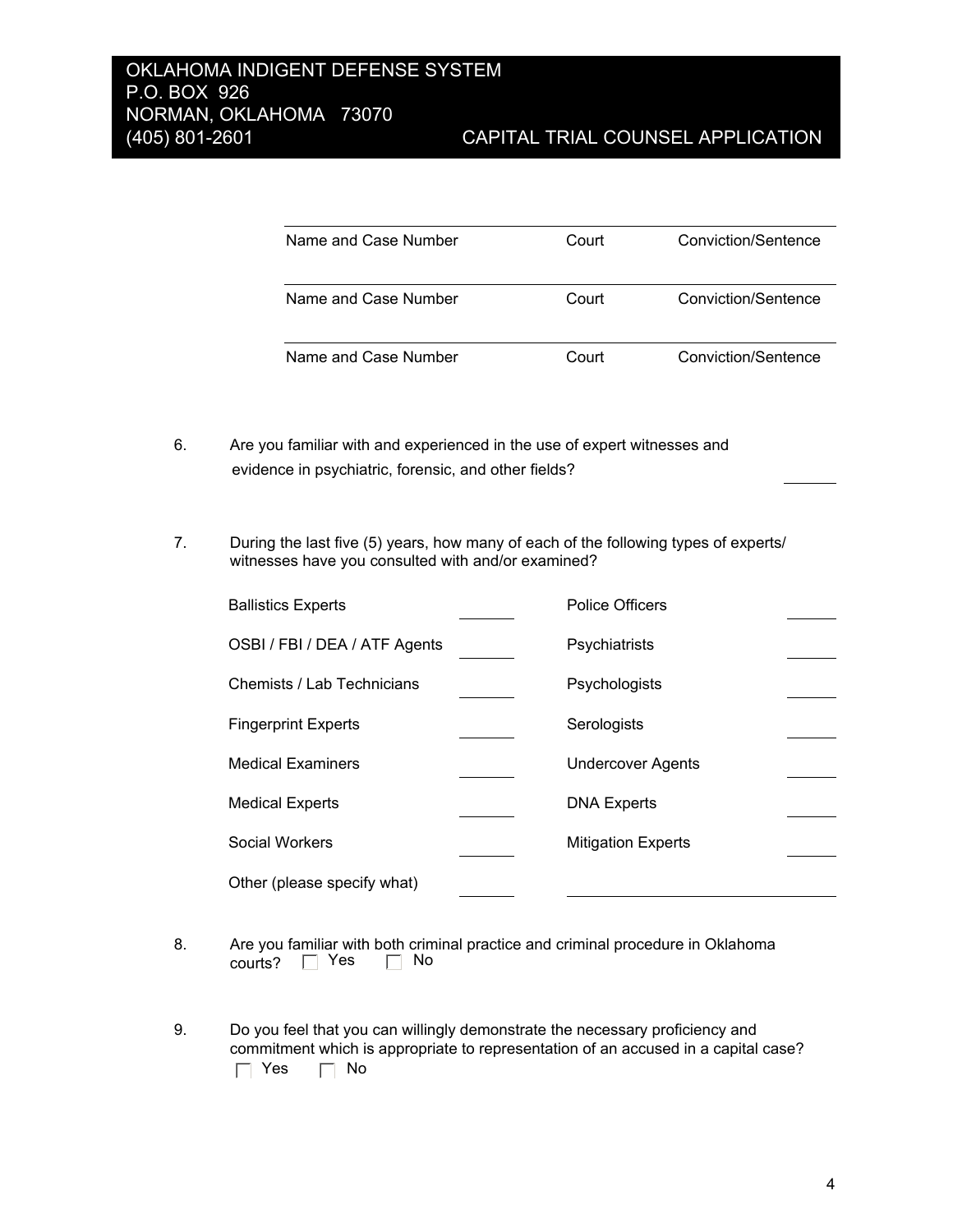#### IV. **TRAINING**

 $1<sub>1</sub>$ List the CLE courses you have attended or taught during the last three (3) years that involve the practice of criminal law.

| <b>Program Name</b> | <b>Sponsor</b> | <b>Date</b> | <b>Place</b> | Attended (A)<br>or<br>Taught (T) |
|---------------------|----------------|-------------|--------------|----------------------------------|
|                     |                |             |              |                                  |
|                     |                |             |              |                                  |
|                     |                |             |              |                                  |

- $2.$ Will you agree to attend and complete, within one year of your inclusion on the roster, an educational or training program which is focused on death penalty trials?
	- $\Box$  Yes  $\Box$  No

### V. **GRIEVANCE MATTERS**

 $1.$ State whether you have been disbarred, suspended, reprimanded, or otherwise disciplined by any segment of the bar including, but not limited to any local, district or state grievance authority of an organized bar. If yes, give full details by attachment to this application.

| Yes. |  | No |
|------|--|----|
|------|--|----|

 $2.$ Do you now have any charges or complaints pending against you in any jurisdiction, either in court or grievance committee, including the Professional Responsibility Commission of the Oklahoma Bar Association, that could result in the filing of a malpractice suit, a grievance committee proceeding or disciplinary action? If yes, give full details by attachment to this application.

 $\Box$  Yes  $\Box$  No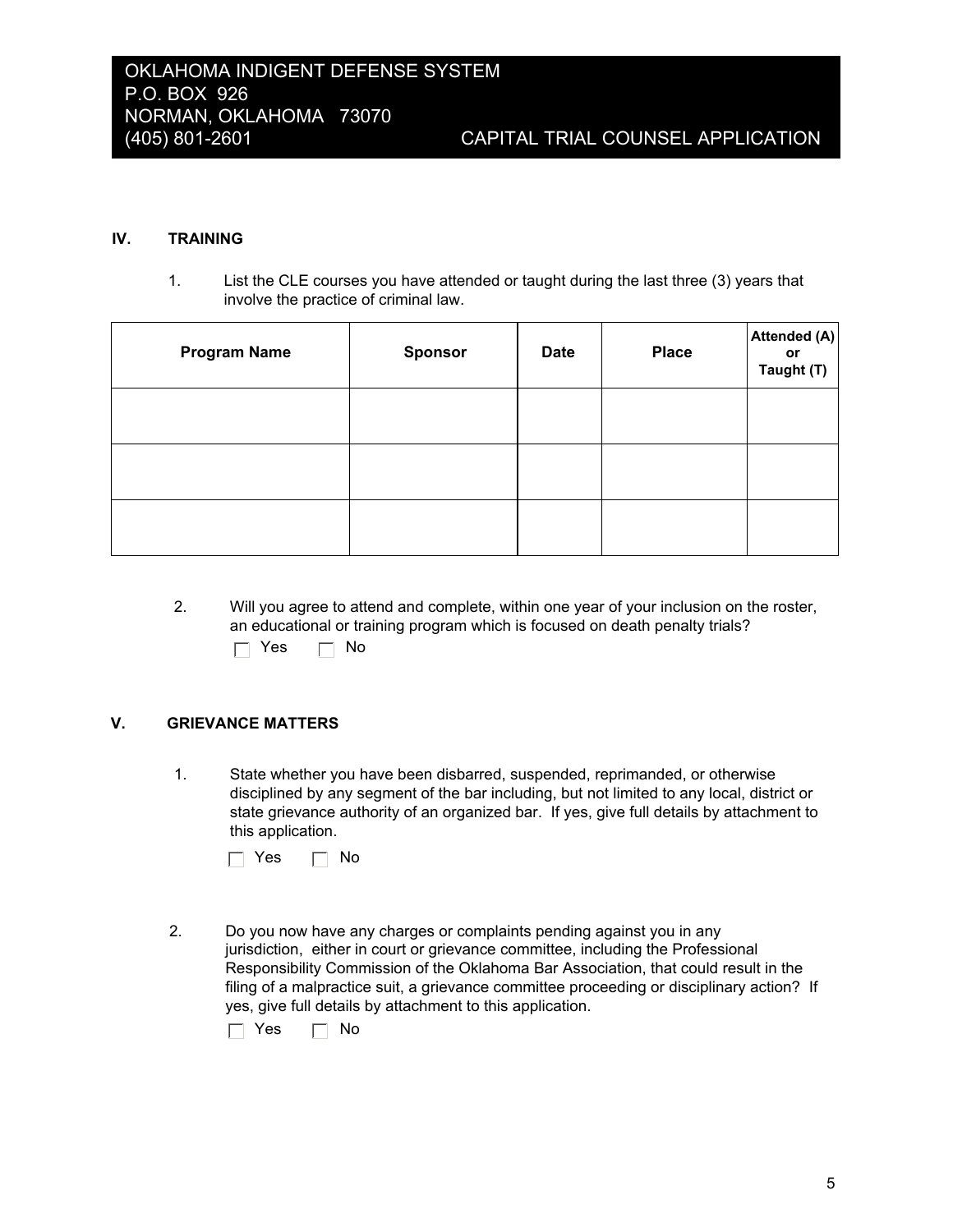$3.$ I agree that I will immediately notify the Oklahoma Indigent Defense System of any reason which would render me unfit to continue to provide competent representation.

| Yes. |  | No |
|------|--|----|
|------|--|----|

### VI. REQUEST FOR INCLUSION ON ATTORNEY ROSTER AS LEAD AND/OR CO-COUNSEL

To be considered for inclusion on the roster for appointment as lead counsel and/or co-counsel, you must fill out the following subsections, as applicable:

### А. **LEAD COUNSEL**

| Yes | No.               | 1. |    | Do you have five years of active criminal defense experience?                                                                                                                                              |
|-----|-------------------|----|----|------------------------------------------------------------------------------------------------------------------------------------------------------------------------------------------------------------|
|     |                   | 2. |    | Does your experience include:                                                                                                                                                                              |
| Yes | No.               |    | a. | Being the lead attorney in nine complex cases tried to<br>completion before a jury, plus either lead or co-<br>counsel experience in a case where the death<br>penalty was sought?                         |
| Yes | No.               |    | b. | If the answer to $2(a)$ is "yes," of the nine cases just<br>referred to, were you the lead counsel in at least three<br>aggravated murder trials, or at least one murder trial,<br>and five felony trials? |
| В.  | <b>CO-COUNSEL</b> |    |    |                                                                                                                                                                                                            |
| Yes | No                | 1. |    | Do you have three years of active criminal defense experience?                                                                                                                                             |
|     |                   | 2. |    | Does your experience include:                                                                                                                                                                              |
| Yes | Νo                |    | a. | Being the lead attorney or co-counsel in three or<br>more complex cases tried to completion before a jury,<br>at least two of which were murder or aggravated<br>murder trials?                            |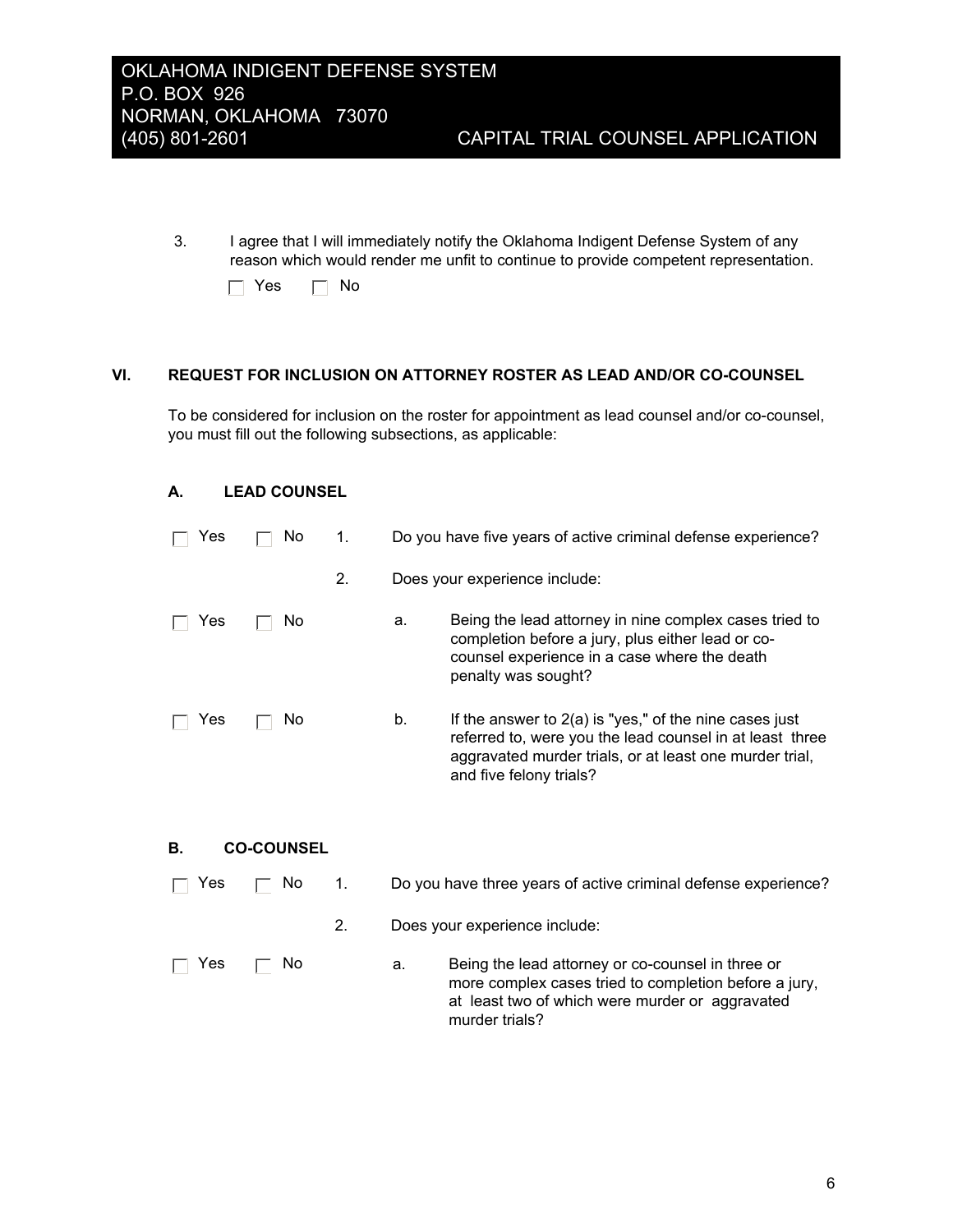### OKLAHOMA INDIGENT DEFENSE SYSTEM P.O. BOX 926 NORMAN, OKLAHOMA 73070 (405) 801-2601

| $\Box$ Yes $\Box$ No | If the answer to $2(a)$ is "no," was at least one of the |
|----------------------|----------------------------------------------------------|
|                      | cases referenced a murder or an aggregated murde         |

cases referenced a murder or an aggravated murder trial, and at least one a felony trial?

### ALTERNATIVE PROCEDURES FOR THE APPOINTMENT OF LEAD C. COUNSEL AND/OR CO-COUNSEL IN A CAPITAL CASE

An attorney with extensive criminal defense experience or civil litigation experience who is unable to meet the qualification requirements set out in the guidelines for Lead Counsel or Co-Counsel appointment in the trial of capital cases may be considered for inclusion on the roster for appointment as lead and/or co-counsel in the trial of a capital case if both questions below can be answered yes.

| Yes | No | 1. |    | Can you clearly demonstrate that you will provide competent<br>legal representation to a defendant in a capital case? Give<br>details by attachment to this application. |
|-----|----|----|----|--------------------------------------------------------------------------------------------------------------------------------------------------------------------------|
|     |    | 2. |    | Do you meet one or more of the following qualifications:                                                                                                                 |
| Yes | No |    | a. | Prior experience in death penalty trials which does<br>not meet the levels detailed in parts VI(A) and VI(B)<br>above?                                                   |
| Yes | No |    | b. | Specialized post-graduate training in the defense of<br>persons accused of capital crimes?                                                                               |
| Yes | No |    | c. | Will you be available and actively participate in on-going<br>consultation with experienced death penalty counsel?                                                       |

### VII. **COMPLIANCE WITH TERMS OF CONTRACT AFTER CASE ASSIGNMENT**

| If you accept assignment to represent an OIDS client,<br>are you willing to place reasonable restrictions on your<br>other legal practice to ensure that the client served<br>under the contract is competently represented? |                                                                       | No. |
|------------------------------------------------------------------------------------------------------------------------------------------------------------------------------------------------------------------------------|-----------------------------------------------------------------------|-----|
| Do you presently have professional liability<br>insurance?                                                                                                                                                                   | $\overline{\phantom{a}}$ Yes $\overline{\phantom{a}}$<br>$\mathbf{I}$ | No. |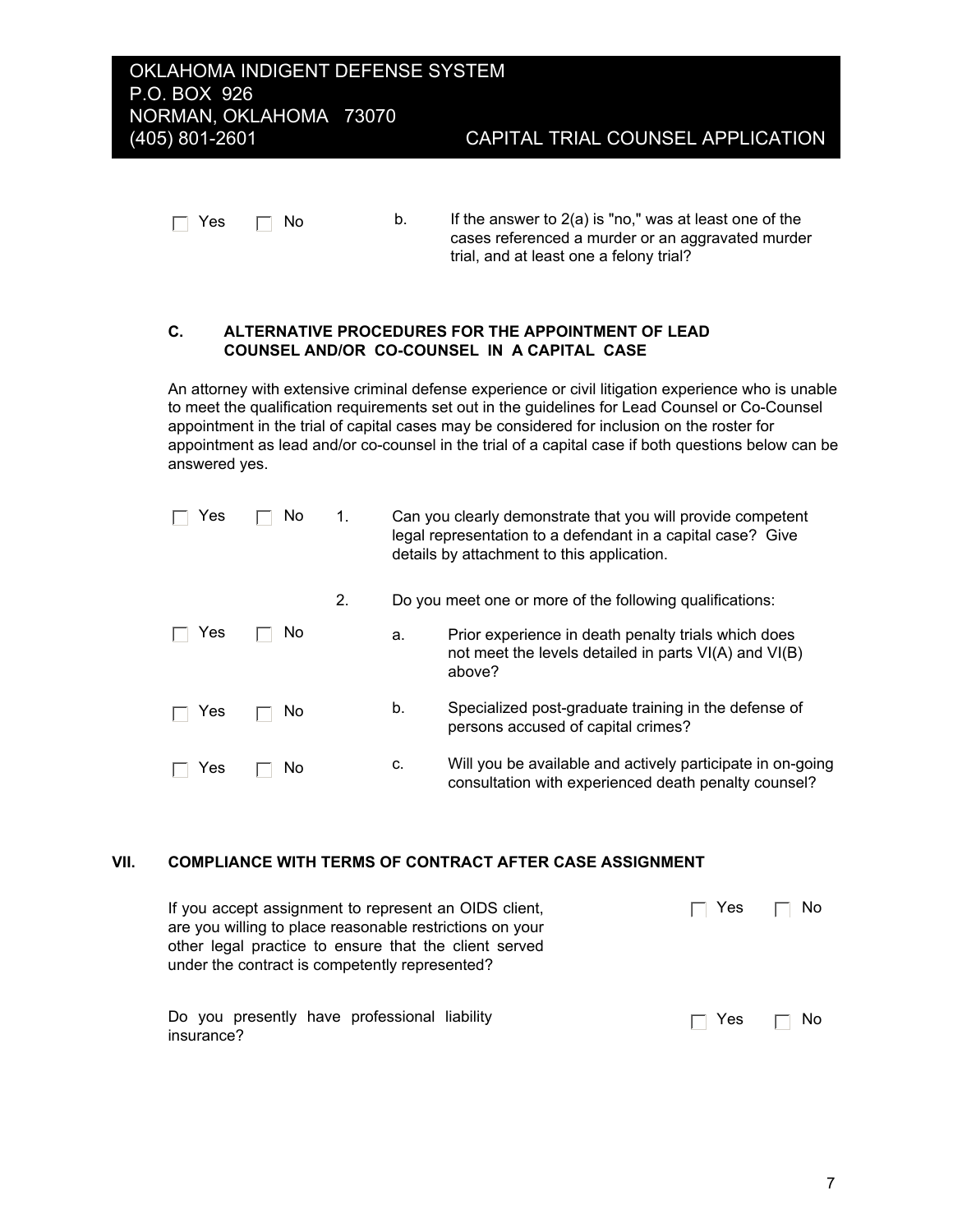# CAPITAL TRIAL COUNSEL APPLICATION

| Do you understand that you are required to maintain<br>professional liability insurance coverage during the term<br>of any contract entered into as a result of acceptance of<br>assignment to represent an OIDS client? | Yes | No |
|--------------------------------------------------------------------------------------------------------------------------------------------------------------------------------------------------------------------------|-----|----|
| If you are assigned a capital case for an OIDS client,<br>are you willing to provide a copy of your current OBA<br>card for purposes of setting up the contract?                                                         | Yes | No |
| Do you understand that an unresolved tax liability<br>owed to the Oklahoma Tax Commission will prevent<br>OIDS from entering into a contract with you?                                                                   | Yes | No |
| Do you understand that tax liability owed to the<br>Internal Revenue Service may result in a levy against<br>the proceeds of your contract?                                                                              | Yes | No |
| provided us with the name and tax<br>Have you<br>identification number of the person or entity that will<br>receive the income from the contract for tax purposes?                                                       | Yes | No |
| Do you agree that if you accept a case assignment,<br>you will personally defend the OIDS client?                                                                                                                        | Yes | No |
| understand that subcontracting<br>OIDS<br>Do you<br>an<br>assigned case to another attorney after you have<br>received the assignment is strictly prohibited, and do                                                     | Yes | No |

### VIII. **ADDITIONAL INFORMATION**

you agree to comply with this requirement?

Provide any additional information you wish to have considered.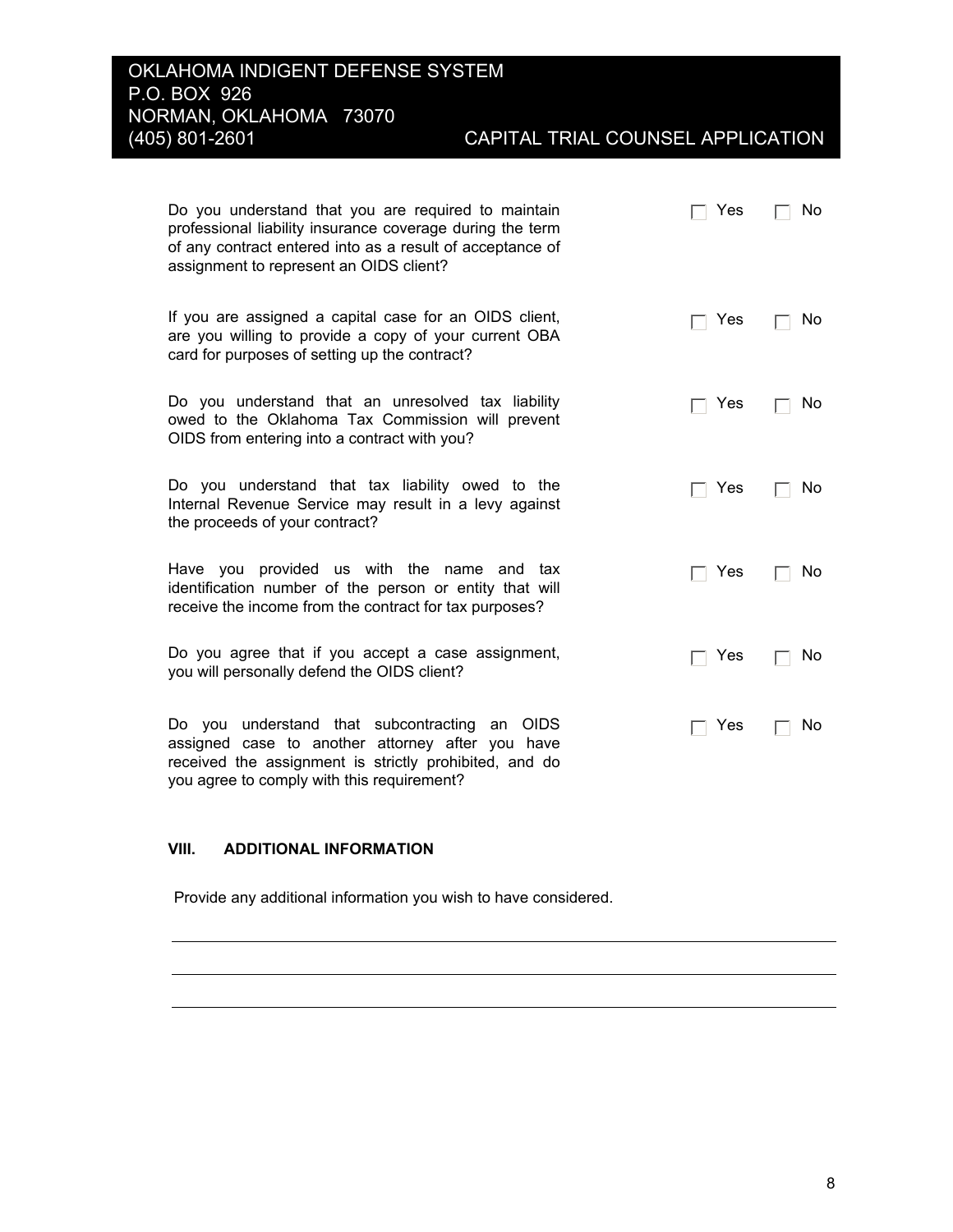## OKLAHOMA INDIGENT DEFENSE SYSTEM P.O. BOX 926 NORMAN, OKLAHOMA 73070 (405) 801-2601

In submitting this application, I authorize the Indigent Defense System, or its authorized agent, to contact all persons, firms, officers, corporations, associations, organizations, state and federal agencies, institutions, and any other entities about the information set forth herein and to request any relevant documentation, records or other information necessary to conduct a full investigation of this application, including, but not limited to, the records of grievances in possession of a grievance committee or the general counsel of the Oklahoma Bar Association. I further agree that all information received by the Oklahoma Indigent Defense System shall be confidential and that I have no right of access to any information, documentation or records received by the Oklahoma Indigent Defense System from third parties.

Signature:

Date signed: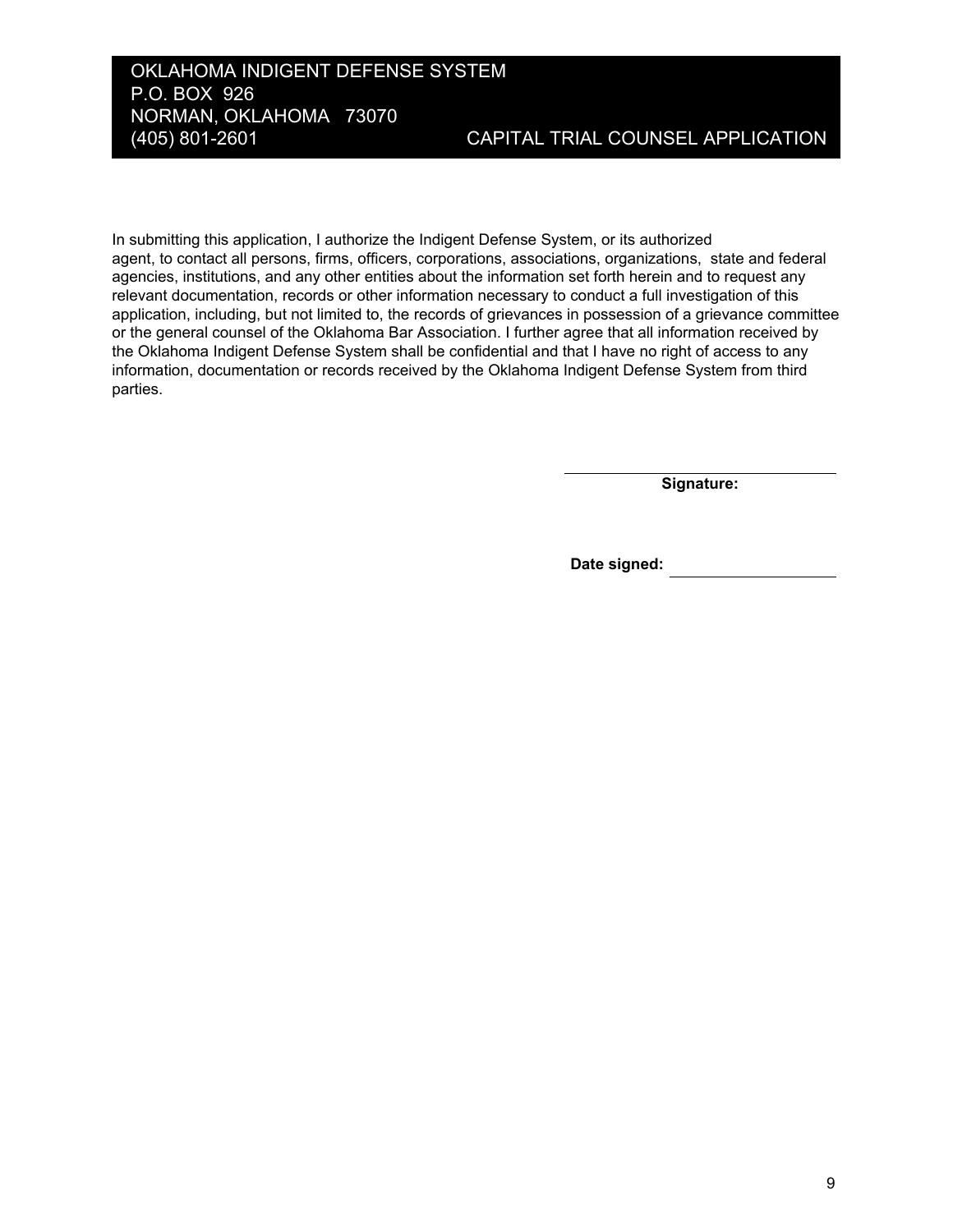STATE OF OKLAHOMA  $\mathcal{L}$  $\mathcal{L}$ COUNTY OF  $\qquad \qquad \qquad \qquad$ 

> $\mathbf{I}$ , being duly sworn, state that I have read the foregoing application and answered each question fully and frankly, without concealment, reservation or qualification, and my answers, statements and representations are, to the best of my knowledge, true and complete.

|                                                | Signature |               |      |
|------------------------------------------------|-----------|---------------|------|
| Subscribed and sworn to before me, on this the | day of    |               | , 20 |
| (SEAL)                                         |           |               |      |
|                                                |           | Notary Public |      |
| My Commission Expires:                         |           |               |      |
| My Commission No.:                             |           |               |      |